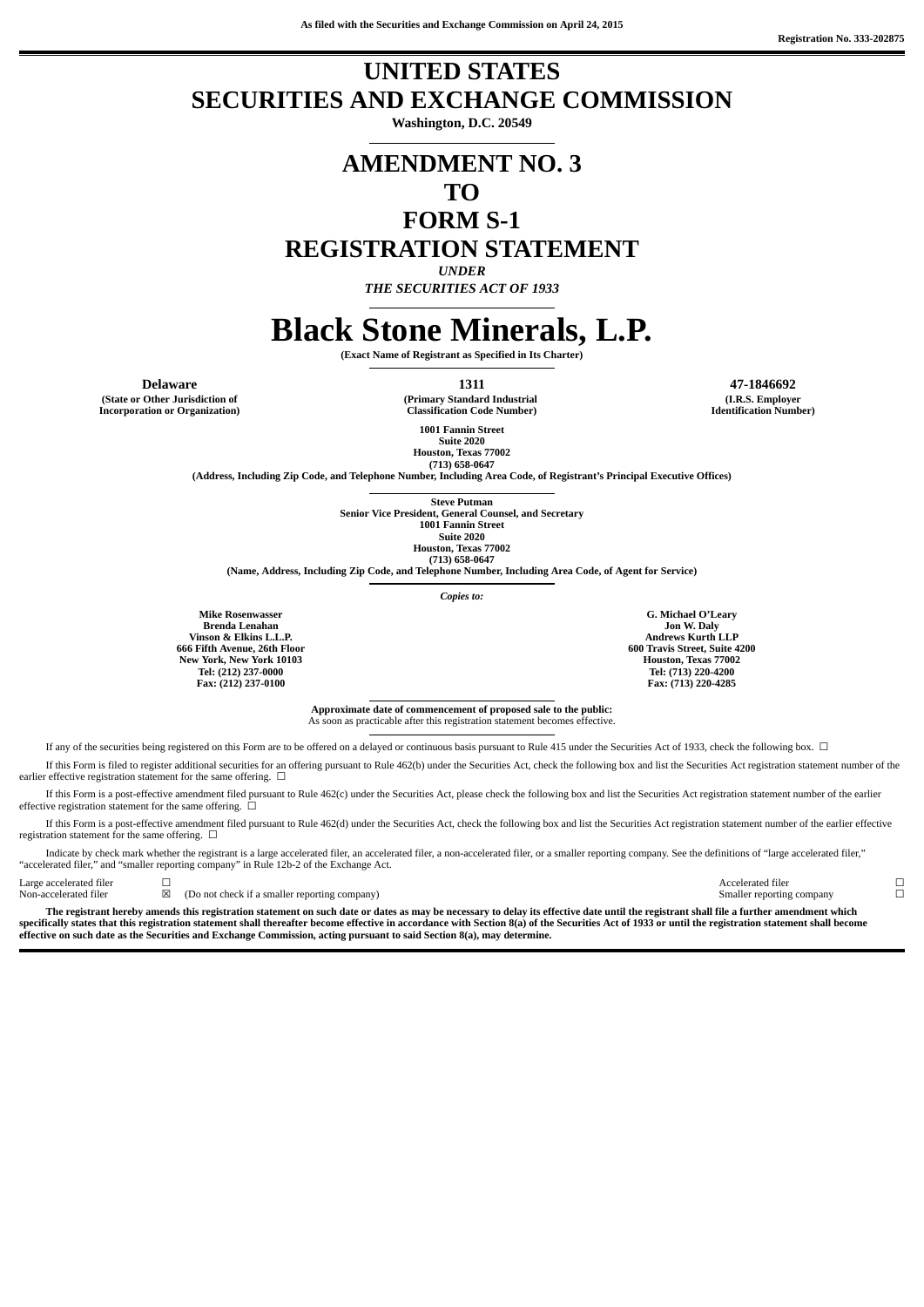#### **PART II INFORMATION NOT REQUIRED IN THE PROSPECTUS**

#### **ITEM 13. OTHER EXPENSES OF ISSUANCE AND DISTRIBUTION.**

Set forth below are the expenses (other than the underwriting discount and structuring fee) expected to be incurred in connection with the issuance and distribution of the securities registered hereby. With the exception of the SEC registration fee, the NYSE listing fee, and the FINRA filing fee, the amounts set forth below are estimates.

| <b>SEC</b> registration fee        | \$<br>63,141 |
|------------------------------------|--------------|
| NYSE listing fee                   | 146,000      |
| FINRA filing fee                   | 82,007       |
| Printing expenses                  | 1,250,000    |
| Fees and expenses of legal counsel | 3,200,000    |
| Accounting fees and expenses       | 4,100,000    |
| Transfer agent and registrar fees  | 4,250        |
| Miscellaneous                      | 1,000,000    |
| Total                              | \$9,845,398  |
|                                    |              |

#### **ITEM 14. INDEMNIFICATION OF OFFICERS AND THE DIRECTORS OF THE BOARD OF DIRECTORS OF OUR GENERAL PARTNER.**

The section of the prospectus entitled "The Partnership Agreement—Indemnification" is incorporated herein by reference and discloses that we will generally indemnify the directors, officers, and affiliates of the general partner against all losses, claims, damages, or similar events. Subject to any terms, conditions, or restrictions set forth in the partnership agreement, Section 17-108 of the Delaware Revised Uniform Limited Partnership Act empowers a Delaware limited partnership to indemnify and hold harmless any partner or other person from and against all claims and demands whatsoever.

Section 18-108 of the Delaware Limited Liability Company Act provides that a Delaware limited liability company may indemnify and hold harmless any member or manager or other person from and against any and all claims and demands whatsoever. The amended and restated limited liability company agreement of our general partner provides for the indemnification of its directors and executive officers against liabilities they incur in their capacities as such.

The underwriting agreement that we expect to enter into with the underwriters, the form of which will be filed as Exhibit 1.1 to this registration statement, will contain indemnification and contribution provisions that will indemnify and hold harmless the directors and executive officers of our general partner.

#### **ITEM 15. RECENT SALES OF UNREGISTERED SECURITIES.**

In connection with our formation in September 2014, we issued (i) the non-economic general partner interest to BSNR, which interest was transferred to New GP, our general partner, for \$100.00, and (ii) all of the limited partner interests in us to BSMC for \$100.00, which limited partner interests will be redeemed and cancelled in connection with the closing of the initial public offering of common units of the Partnership and the merger of BSMC with and into Merger Sub, with BSMC as the surviving entity. Prior to such initial public offering and merger, we issued a one percent limited partner interest in us to our general partner, which will remain outstanding immediately after our initial public offering. These issuances were exempt from registration under Section 4(a)(2) of the Securities Act. There have been no other sales of unregistered securities within the past three years. In connection with the merger, the common units (other than common units held by BSNR) and preferred units of BSMC will be exchanged for common units, subordinated units, and preferred units of the partnership, as applicable.

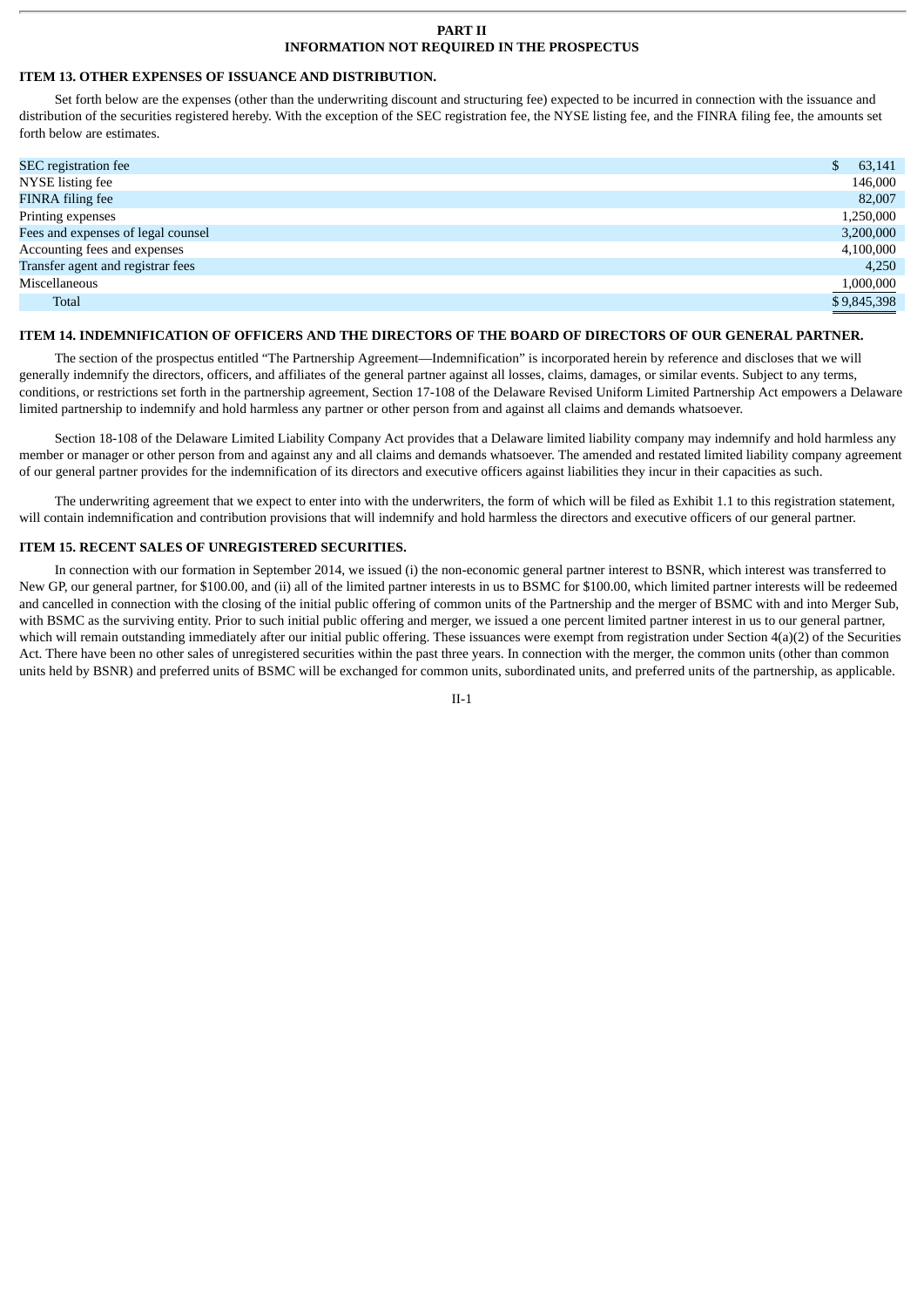#### **ITEM 16. EXHIBITS.**

See the Exhibit Index on the page immediately preceding the exhibits for a list of exhibits filed as part of this registration statement on Form S-1, which Exhibit Index is incorporated herein by reference.

#### **ITEM 17. UNDERTAKINGS.**

The undersigned Registrant hereby undertakes to provide to the underwriters at the closing specified in the underwriting agreement certificates in such denominations and registered in such names as required by the underwriters to permit prompt delivery to each purchaser.

Insofar as indemnification for liabilities arising under the Securities Act may be permitted to directors, officers and controlling persons of the Registrant pursuant to the provisions described in Item 14 above, or otherwise, the Registrant has been advised that in the opinion of the Securities and Exchange Commission such indemnification is against public policy as expressed in the Securities Act and is, therefore, unenforceable. In the event that a claim for indemnification against such liabilities (other than the payment by the Registrant of expenses incurred or paid by a director, officer, or controlling person of the Registrant in the successful defense of any action, suit, or proceeding) is asserted by such director, officer, or controlling person in connection with the securities being registered, the Registrant will, unless in the opinion of its counsel the matter has been settled by controlling precedent, submit to a court of appropriate jurisdiction the question whether such indemnification by it is against public policy as expressed in the Securities Act and will be governed by the final adjudication of such issue.

The undersigned registrant hereby undertakes that:

(1) For purposes of determining any liability under the Securities Act, the information omitted from the form of prospectus filed as part of this Registration Statement in reliance upon Rule 430A and contained in a form of prospectus filed by the Registrant pursuant to Rule 424(b)(1) or (4) or 497(h) under the Securities Act shall be deemed to be part of this Registration Statement as of the time it was declared effective; and

(2) For the purpose of determining any liability under the Securities Act, each post-effective amendment that contains a form of prospectus shall be deemed to be a new registration statement relating to the securities offered therein, and the offering of such securities at the time shall be deemed to be the initial bona fide offering thereof.

The Registrant undertakes to send to each common unitholder, at least on an annual basis, a detailed statement of any transactions with Registrant, our general partner or any of its affiliates, and of fees, commissions, compensation and other benefits paid, or accrued to, Registrant or its affiliates for the fiscal year completed, showing the amount paid or accrued to each recipient and the services performed.

The Registrant undertakes to provide to the common unitholders the financial statements required by Form 10-K for the first full fiscal year of operations of the Registrant.

 $II-2$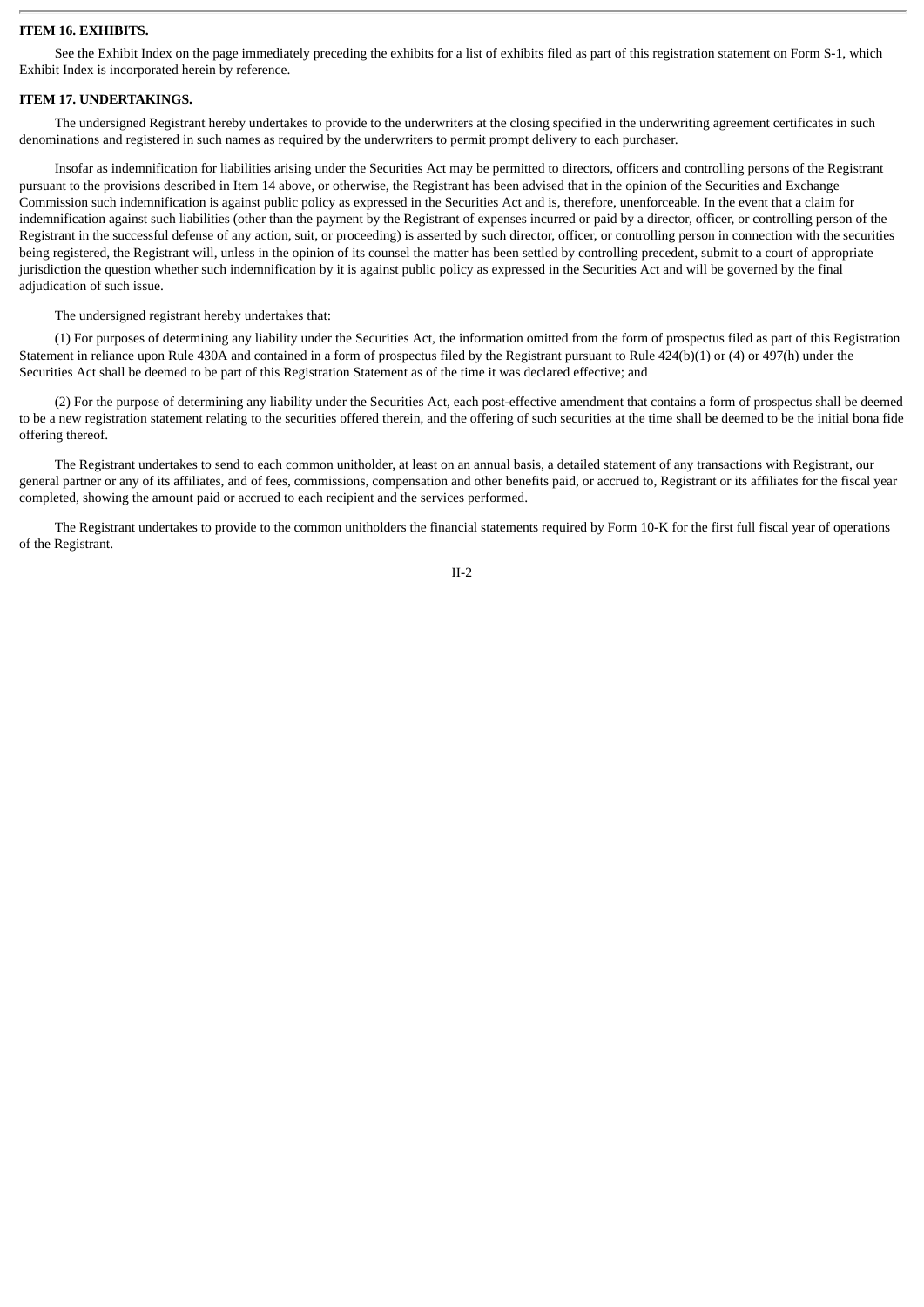#### **SIGNATURES**

Pursuant to the requirements of the Securities Act of 1933, as amended, the registrant has duly caused this Registration Statement to be signed on its behalf by the undersigned, thereunto duly authorized, in the City of Houston, State of Texas, on April 24, 2015.

#### **Black Stone Minerals, L.P.** By: Black Stone Minerals GP, L.L.C., its general partner

| Bv:    | /s/ Thomas L. Carter, Jr.                        |
|--------|--------------------------------------------------|
| Name:  | Thomas L. Carter, Jr.                            |
| Title: | President, Chief Executive Officer, and Chairman |

Pursuant to the requirements of the Securities Act of 1933, as amended, this Registration Statement has been signed below by the following persons in the capacities and the dates indicated.

| Signature             | Title                                             | Date           |
|-----------------------|---------------------------------------------------|----------------|
| $\ast$                | President, Chief Executive Officer, and Chairman  | April 24, 2015 |
| Thomas L. Carter, Jr. | (Principal Executive Officer)                     |                |
| $\ast$                | Senior Vice President and Chief Financial Officer | April 24, 2015 |
| Marc Carroll          | (Principal Financial and Accounting Officer)      |                |
| $\ast$                | Director                                          | April 24, 2015 |
| William G. Bardel     |                                                   |                |
| $\ast$                | Director                                          | April 24, 2015 |
| Carin M. Barth        |                                                   |                |
| $\ast$                | Director                                          | April 24, 2015 |
| D. Mark DeWalch       |                                                   |                |
| $\ast$                | Director                                          | April 24, 2015 |
| Ricky J. Haeflinger   |                                                   |                |
| $\ast$                | Director                                          | April 24, 2015 |
| Jerry V. Kyle, Jr.    |                                                   |                |
| $\ast$                | Director                                          | April 24, 2015 |
| Michael C. Linn       |                                                   |                |
| $\ast$                | Director                                          | April 24, 2015 |
| John H. Longmaid      |                                                   |                |
| *                     | Director                                          | April 24, 2015 |
| William N. Mathis     |                                                   |                |

II-3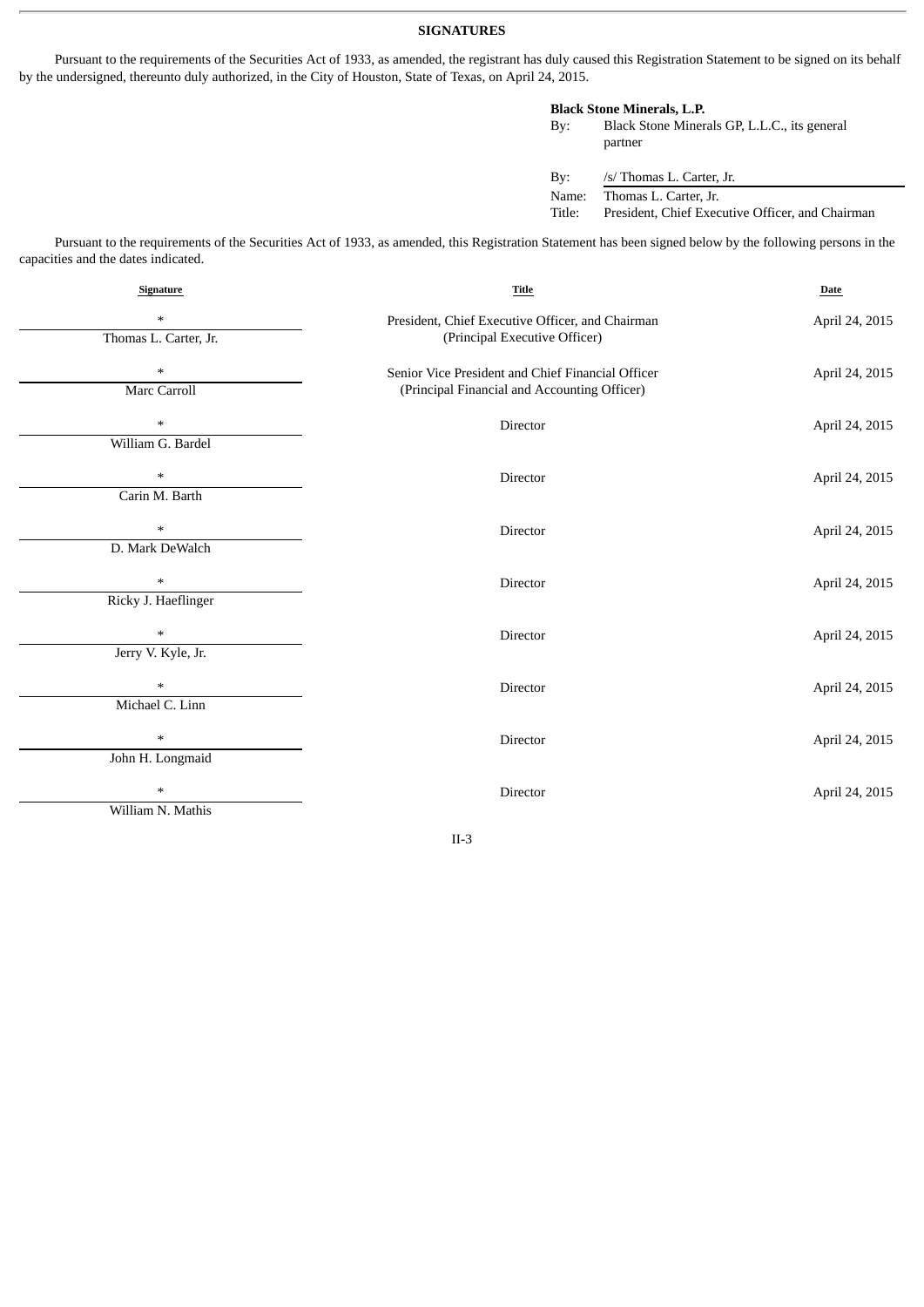| <b>Signature</b>         | <b>Title</b> | <b>Date</b>    |
|--------------------------|--------------|----------------|
| $\ast$                   | Director     | April 24, 2015 |
| Richard N. Papert        |              |                |
| $\ast$                   | Director     | April 24, 2015 |
| Robert E.W. Sinclair     |              |                |
| $\ast$                   | Director     | April 24, 2015 |
| Alexander D. Stuart      |              |                |
| $\ast$                   | Director     | April 24, 2015 |
| Allison K. Thacker       |              |                |
| *By:<br>/s/ Steve Putman |              |                |
| <b>Steve Putman</b>      |              |                |

II-4

*Attorney-in-fact*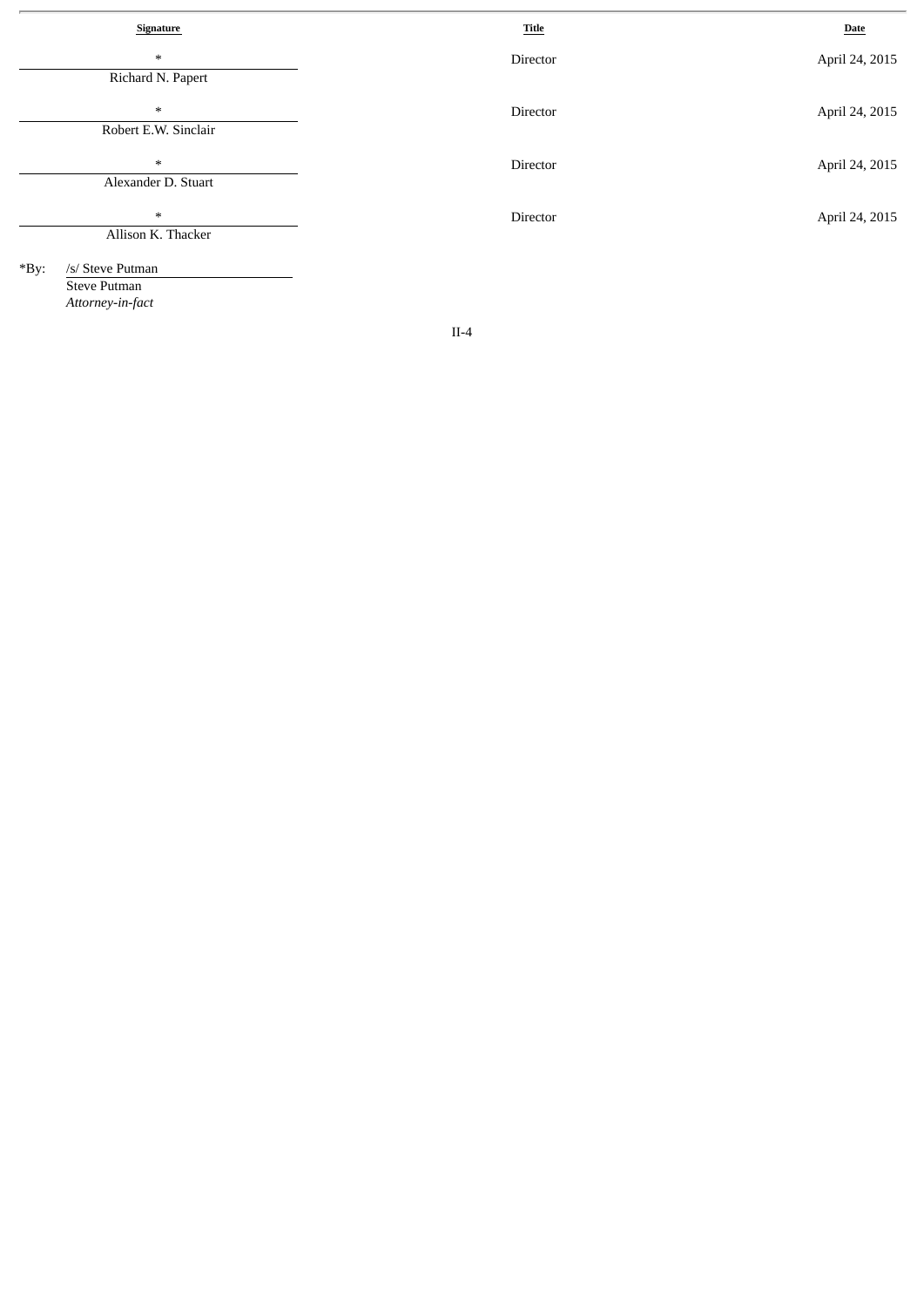### **EXHIBIT INDEX**

| Exhibit<br>Number |     | <b>Description</b>                                                                                                                                                                                                                                                                                                                                                                          |
|-------------------|-----|---------------------------------------------------------------------------------------------------------------------------------------------------------------------------------------------------------------------------------------------------------------------------------------------------------------------------------------------------------------------------------------------|
| 1.1               | *** | Form of Underwriting Agreement                                                                                                                                                                                                                                                                                                                                                              |
| 3.1               | *** | Certificate of Limited Partnership of Black Stone Minerals, L.P.                                                                                                                                                                                                                                                                                                                            |
| 3.2               | *** | Certificate of Amendment to Certificate of Limited Partnership of Black Stone Minerals, L.P.                                                                                                                                                                                                                                                                                                |
| 3.3               | *** | Form of First Amended and Restated Limited Partnership Agreement of Black Stone Minerals, L.P. (included as Appendix A in the<br>prospectus included in this Registration Statement)                                                                                                                                                                                                        |
| 3.4               | *** | Agreement of Limited Partnership of Black Stone Minerals, L.P. dated as of September 16, 2014                                                                                                                                                                                                                                                                                               |
| 3.5               | *** | Assignment of Partnership Interest between Black Stone Natural Resources, L.L.C. and Black Stone Minerals GP, L.L.C. dated as of<br>November 21, 2014                                                                                                                                                                                                                                       |
| 5.1               | *   | Opinion of Richards, Layton & Finger, P.A. as to the legality of the securities being registered                                                                                                                                                                                                                                                                                            |
| 8.1               | *** | Opinion of Vinson & Elkins L.L.P. relating to tax matters                                                                                                                                                                                                                                                                                                                                   |
| 10.1              | *** | Form of Black Stone Minerals, L.P. Long-Term Incentive Plan                                                                                                                                                                                                                                                                                                                                 |
| 10.2              | *** | Third Amended and Restated Credit Agreement among Black Stone Minerals Company, L.P., as Borrower, Wells Fargo Bank, National<br>Association, as Administrative Agent, Bank of America, N.A. and Compass Bank, as Co-Syndication Agents, Wells Fargo Bank, N.A. and<br>Amegy Bank National Association, as Co-Documentation Agents, and a syndicate of lenders dated as of January 23, 2015 |
| 10.3              | *** | Employment Agreement by and between Black Stone Minerals Company, L.P. and Thomas L. Carter, Jr. effective as of April 1, 2009                                                                                                                                                                                                                                                              |
| 10.4              | *** | First Amendment to Employment Agreement by and between Black Stone Minerals Company, L.P. and Thomas L. Carter, Jr. effective as of<br>June 25, 2014                                                                                                                                                                                                                                        |
| 10.5              | *** | Black Stone Minerals Company, L.P. 2012 Executive Incentive Plan                                                                                                                                                                                                                                                                                                                            |
| 10.6              | *** | Restricted Unit Award Agreement by and between Black Stone Minerals Company, L.P. and Thomas L. Carter, Jr. effective as of January 1,<br>2012                                                                                                                                                                                                                                              |
| 10.7              | *** | Restricted Unit Award Agreement by and between Black Stone Minerals Company, L.P. and Marc Carroll effective as of January 1, 2012                                                                                                                                                                                                                                                          |
| 10.8              | *** | Restricted Unit Award Agreement by and between Black Stone Minerals Company, L.P. and Holbrook F. Dorn effective as of January 1,<br>2012                                                                                                                                                                                                                                                   |
| 10.9              | *** | Form of IPO Award Grant Notice and Award Agreement for Senior Management (Restricted Units)                                                                                                                                                                                                                                                                                                 |
| 10.10             | *** | Form of IPO Award Grant Notice and Award Agreement for Senior Management (Performance Units)                                                                                                                                                                                                                                                                                                |
| 10.11             | *** | Form of Non-Employee Director Unit Grant Notice and Award Agreement                                                                                                                                                                                                                                                                                                                         |
| 10.12             | *** | Form of Severance Agreement for Thomas L. Carter, Jr.                                                                                                                                                                                                                                                                                                                                       |
| 10.13             | *** | Form of Severance Agreement for Senior Vice Presidents                                                                                                                                                                                                                                                                                                                                      |
| 16.1              | *** | Letter from UHY LLP dated March 17, 2015                                                                                                                                                                                                                                                                                                                                                    |
| 21.1              | *** | List of Subsidiaries of Black Stone Minerals, L.P.                                                                                                                                                                                                                                                                                                                                          |
| 23.1              | *** | Consent of BDO USA, LLP                                                                                                                                                                                                                                                                                                                                                                     |
| 23.2              | *** | Consent of UHY LLP                                                                                                                                                                                                                                                                                                                                                                          |
| 23.3              | *** | Consent of Pressler Petroleum Consultants, Inc.                                                                                                                                                                                                                                                                                                                                             |
| 23.4              | *** | Consent of Netherland, Sewell & Associates, Inc.                                                                                                                                                                                                                                                                                                                                            |
| 23.5              |     | Consent of Richards, Layton & Finger, P.A. (contained in Exhibit 5.1)                                                                                                                                                                                                                                                                                                                       |
| 23.6              | *** | Consent of Vinson & Elkins L.L.P. (contained in Exhibit 8.1)                                                                                                                                                                                                                                                                                                                                |
| 24.1              | *** | Powers of Attorney (included on page II-3)                                                                                                                                                                                                                                                                                                                                                  |
| 99.1              | *** | Report of Pressler Petroleum Consultants, Inc.                                                                                                                                                                                                                                                                                                                                              |
| 99.2              | *** | Report of Netherland, Sewell & Associates, Inc.                                                                                                                                                                                                                                                                                                                                             |

\* Provided herewith.

\*\*\* Previously filed.

II-5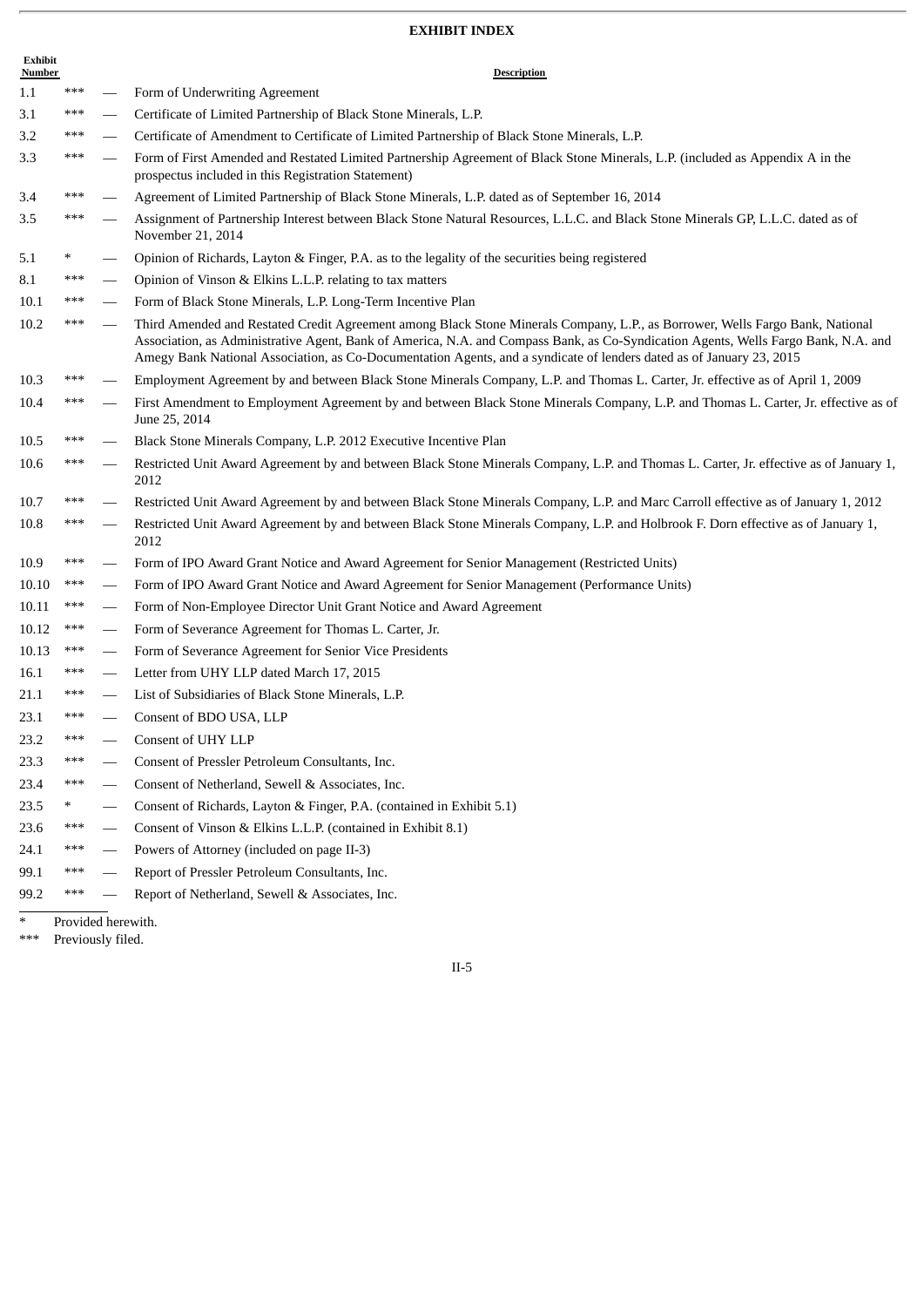April 24, 2015

Black Stone Minerals, L.P. 1001 Fannin Street, Suite 2020 Houston, Texas 77002

#### Re: Black Stone Minerals, L.P.

Ladies and Gentlemen:

We have acted as special Delaware counsel for Black Stone Minerals, L.P., a Delaware limited partnership (the "Partnership"), in connection with the matters set forth herein. At your request, this opinion is being furnished to you.

We have made such inquiries and examined such documents as we have considered necessary or appropriate for purposes of giving the opinions hereinafter set forth, including the examination of originals or copies of the following:

(a) The Certificate of Limited Partnership of the Partnership, dated September 16, 2014, as filed in the office of the Secretary of State of the State of Delaware (the "Secretary of State") on September 16, 2014, as amended by the Certificate of Amendment thereto, dated as of November 21, 2014, as filed in the office of the Secretary of State on December 10, 2014 (as so amended the "LP Certificate");

(b) The Agreement of Limited Partnership of the Partnership, dated as of September 16, 2014 (the "Original LP Agreement"), executed by Black Stone Natural Resources, L.L.C. ("BSNR"), as the general partner, and by Black Stone Minerals Company, L.P. ("Black Stone Minerals Company"), as the limited partner;

(c) The Assignment of Partnership Interest, dated as of November 21, 2014, between BSNR and Black Stone Minerals GP, L.L.C. ("Black Stone Minerals GP"), and accepted and approved by Black Stone Minerals Company;

(d) A form of the First Amended and Restated Agreement of Limited Partnership of the Partnership (the "LP Agreement"), to be entered into by and among Black Stone Minerals GP, as the general partner, Black Stone Minerals Company and Black Stone Minerals GP, as the initial limited partners, and the Persons who become Partners in the Partnership as provided therein;

(e) The Certificate of Formation of Black Stone Minerals GP, dated November 17, 2014 (the "LLC Certificate"), as filed in the office of the Secretary of State on November 17, 2014;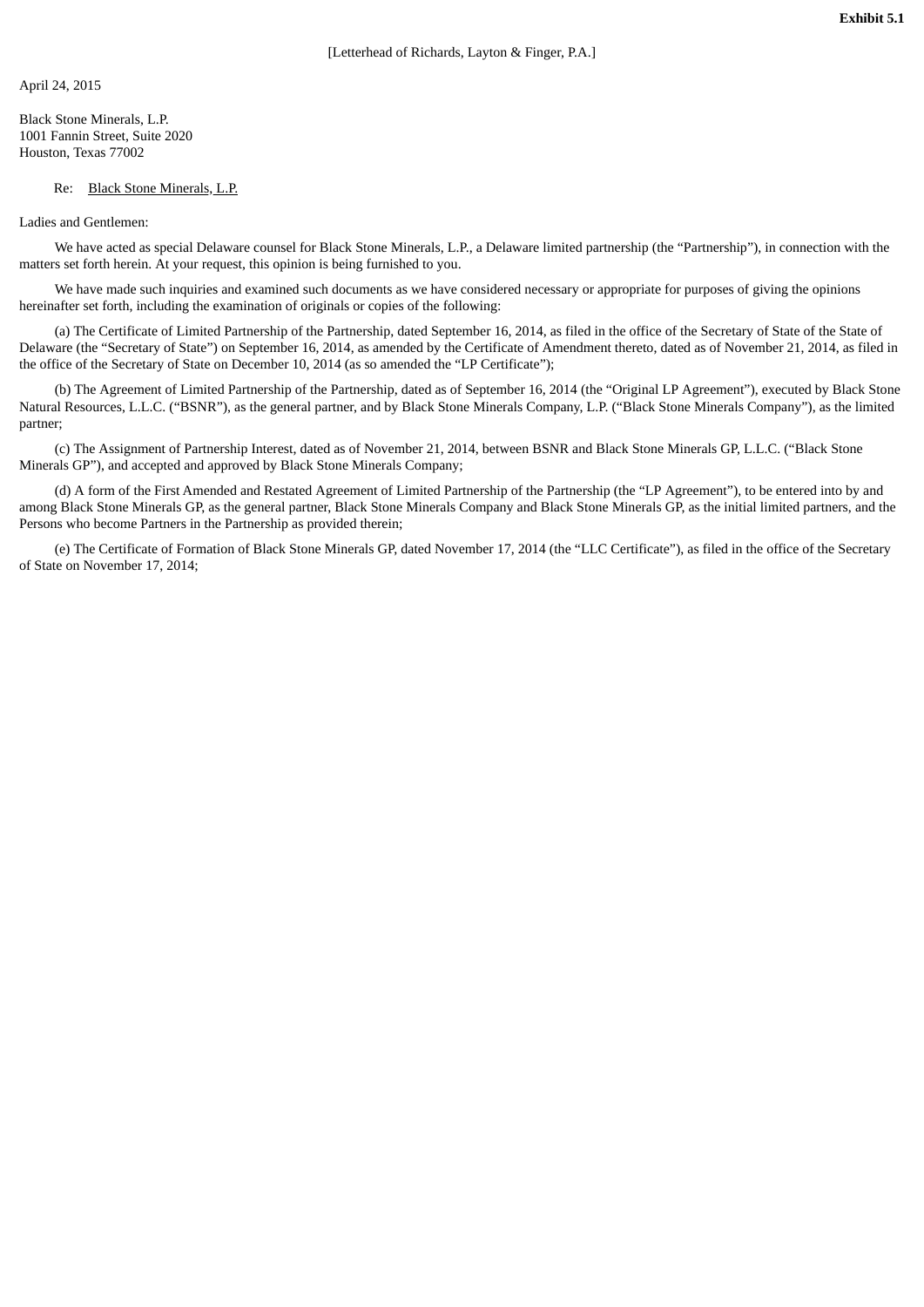(f) The Limited Liability Company Agreement of Black Stone Minerals GP, dated as of November 21, 2014 (the "Original LLC Agreement"), by the Partnership, as the sole member;

(g) The Written Consent of the Board of Directors of Black Stone Minerals GP, dated November 21, 2014;

(h) The Unanimous Written Consent of the Board of Directors of Black Stone Minerals GP, dated April 22, 2015;

(i) A form of the First Amended and Restated Limited Liability Company Agreement of Black Stone Minerals GP (the "LLC Agreement"), to be entered into by the Partnership, as the sole member;

(j) The Registration Statement on Form S-1 (File No. 333-202875), as amended, as filed with the Securities and Exchange Commission on April 22, 2015 (the "Registration Statement"), including a related preliminary prospectus (the "Prospectus"), relating to the registration of common units representing limited partner interests in the Partnership (each, a "Common Unit" and collectively, the "Common Units");

(k) A Certificate of the Secretary of Black Stone Minerals GP, dated as of April 23, 2015, with respect to certain matters; and

(l) A Certificate of Good Standing of the Partnership, dated April 21, 2015, obtained from the Secretary of State.

Capitalized terms used herein and not otherwise defined are used as defined in the LP Agreement.

We have obtained or have been furnished with, and have relied upon with respect to factual matters, such certificates, documents, advices and assurances from public officials and others as we have deemed necessary or appropriate for purposes of this opinion, all of which factual matters we have assumed to be true, complete and accurate in all material respects.

With respect to all documents examined by us, we have assumed (i) the authenticity of all documents submitted to us as authentic originals, (ii) the conformity with the originals of all documents submitted to us as copies or forms, (iii) the genuineness of all signatures, and (iv) all documents submitted to us as a form will not vary from the form submitted to us in any respect material to the opinions set forth herein.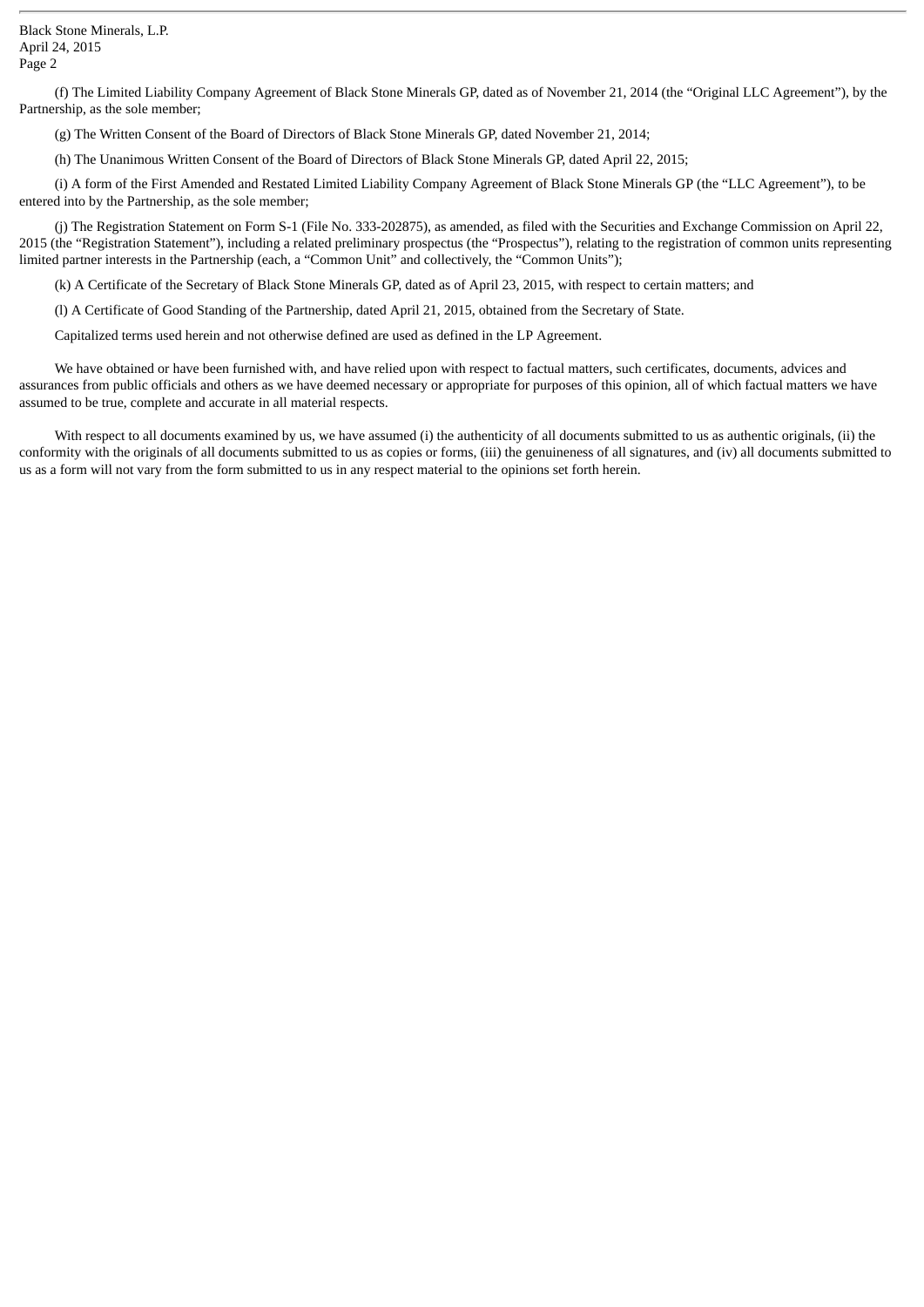Black Stone Minerals, L.P. April 24, 2015 Page 3

For purposes of this opinion, we have assumed (i) that the LP Agreement will be in full force and effect and will not have been amended as of the date on which the Common Units are issued by the Partnership, (ii) that the LLC Agreement will be in full force and effect and will not have been amended as of the date on which the Common Units are issued by the Partnership, (iii) that each of the parties (other than the Partnership, Black Stone Minerals GP, BSNR and Black Stone Minerals Company) to the documents examined by us has been duly created, organized or formed, as the case may be, and is validly existing in good standing under the laws of the jurisdiction governing its creation, organization or formation, (iv) the legal capacity of natural persons who are signatories to the documents examined by us, (v) that each of the parties to the documents examined by us (other than the Partnership, Black Stone Minerals GP, BSNR and Black Stone Minerals Company) has the power and authority to execute and deliver, and to perform its obligations under, such documents, (vi) that each of the parties to the documents examined by us (other than the Partnership, Black Stone Minerals GP, BSNR and Black Stone Minerals Company) has (or, with respect to the LP Agreement, will have as of the date on which Common Units are issued by the Partnership) duly authorized, executed and delivered such documents, (vii) that the books and records of the Partnership will set forth all information required by the LP Agreement and the Delaware Revised Uniform Limited Partnership Act (6 Del. C. § 17-101, et seq.) (the "LP Act"), including all information with respect to each holder of a Common Unit (each, a "Common Unit Holder" and collectively, the "Common Unit Holders"), and their contributions to the Partnership, (viii) the payment or exchange by each Common Unit Holder of the full consideration due from it for the Common Units acquired by it, (ix) that the Common Units are issued and sold to the Common Unit Holders in accordance with the LP Agreement, the Registration Statement and an underwriting agreement to be entered into by, among others, the Partnership, Black Stone Minerals GP and the underwriters party thereto (the "Underwriting Agreement"), (x) that the Common Unit Holders will fulfill all of their obligations set forth in the Partnership Agreement, and (xi) that a pricing committee of the Board of Directors will have taken action necessary to approve the Underwriting Agreement and establish the number of Common Units to be issued and the price of such Common Units. We have not participated in the preparation of the Registration Statement or the Prospectus and assume no responsibility for their contents, other than this opinion.

This opinion is limited to the laws of the State of Delaware (excluding the securities and blue sky laws of the State of Delaware), and we have not considered and express no opinion on the laws of any other jurisdiction, including federal laws and rules and regulations relating thereto. Our opinions are rendered only with respect to Delaware laws and rules, regulations and orders thereunder which are currently in effect.

Based upon the foregoing, and upon our examination of such questions of law and statutes of the State of Delaware as we have considered necessary or appropriate, and subject to the assumptions, qualifications, limitations and exceptions set forth herein, we are of the opinion that:

1. The Partnership has been duly formed and is validly existing in good standing as a limited partnership under the LP Act.